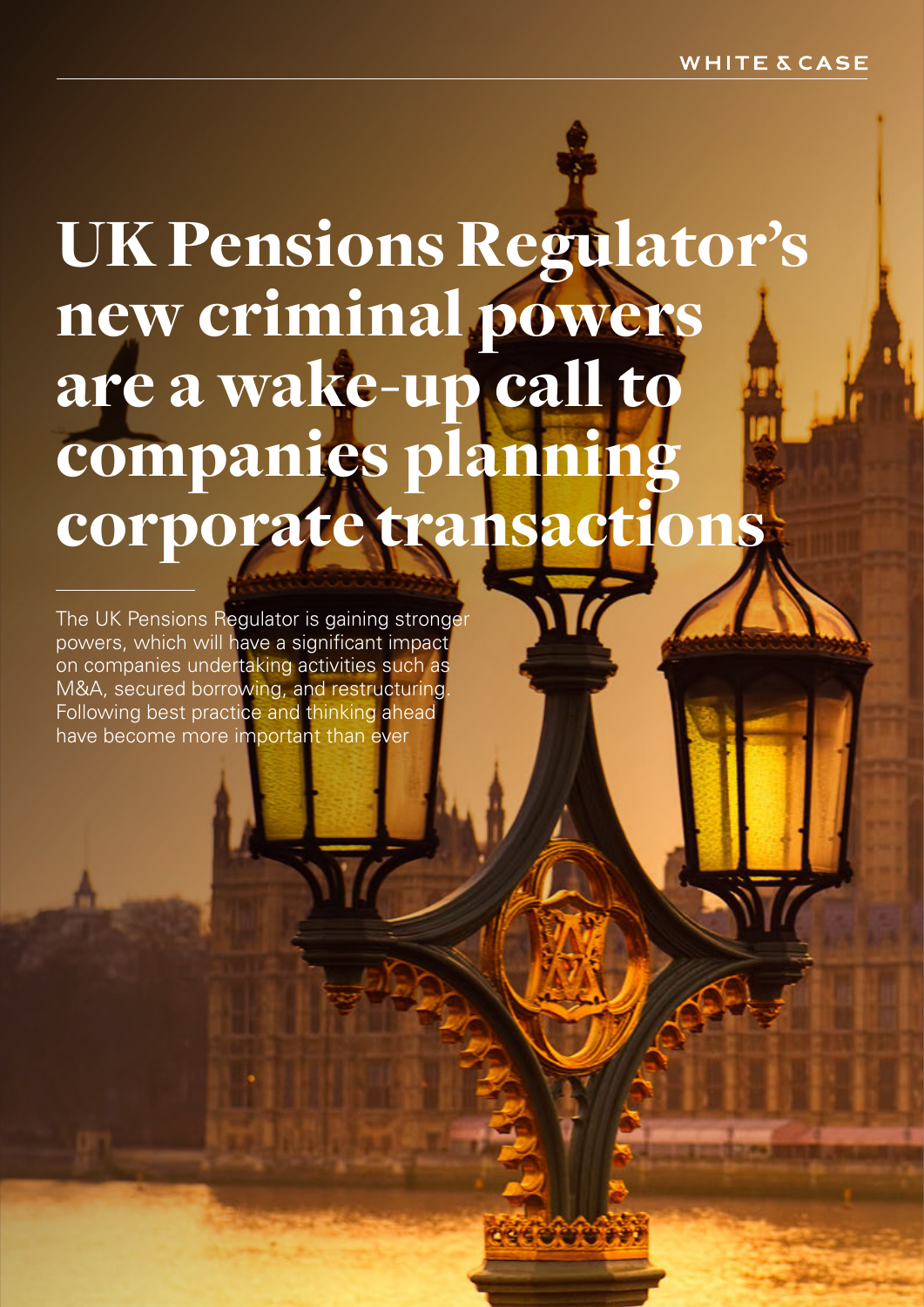# UK Pensions Regulator's new criminal powers are a wakeup call to companies planning corporate transactions

The UK Pensions Regulator is gaining stronger powers, which will have a significant impact on companies undertaking activities such as M&A, secured borrowing, and restructuring. With sanctions set to include custodial sentences and hefty fines, it is more important than ever to make sure best practice is followed to protect pension schemes and those running them, as **Nicholas Greenacre**, **Ben Davies** and **Mathew Boyle** of global law firm White & Case discuss.

The authors would like to thank **Dan Mindel** and **Alex Hutton-Mills** of pensions corporate finance advisor Cardano for their contributions to this article.

The Pension Schemes Act 2021, which came into force on 1 October 2021, has given the UK's Pensions Regulator (TPR) a host of new powers including the ability to impose criminal sanctions or prosecute offences relating to defined benefit (DB) pension plans.

The legislation was the result of several years of work, with its roots in the high-profile collapse of retailer BHS and its pension schemes in 2016 and the liquidation of construction firm Carillion two years later. The two events helped spur the government into proposing the changes, which are now being implemented.

TPR already has strong existing anti-avoidance powers set out in the Pensions Act 2004 relevant to corporate transactions, including M&A deals and restructurings where there is a UK DB pension plan in the group.

It has the power to issue a contribution notice (CN) requiring an employer (or connected or associated person) to pay a contribution to the pension plan of up to the full pension plan deficit, where a transaction is materially detrimental to the likelihood of plan members receiving their pension benefits.



It can also issue a financial support direction requiring an employer (or connected or associated person) to put in place financial support usually a corporate guarantee—for the pension plan where the existing employer is 'insufficiently resourced'.

Following several high-profile pension scandals in the UK, in particular the BHS case where it was perceived that TPR had insufficient powers to protect pension plan members, the government published



a white paper in 2018 focused on the protection of DB pension schemes.

The white paper contained a number of recommendations aimed at strengthening TPR's moral hazard powers, many of which have subsequently been implemented in the Pension Schemes Act 2021.

Employers running DB pension schemes should get to grips now with the details of the new powers because early engagement with pension trustees and mitigation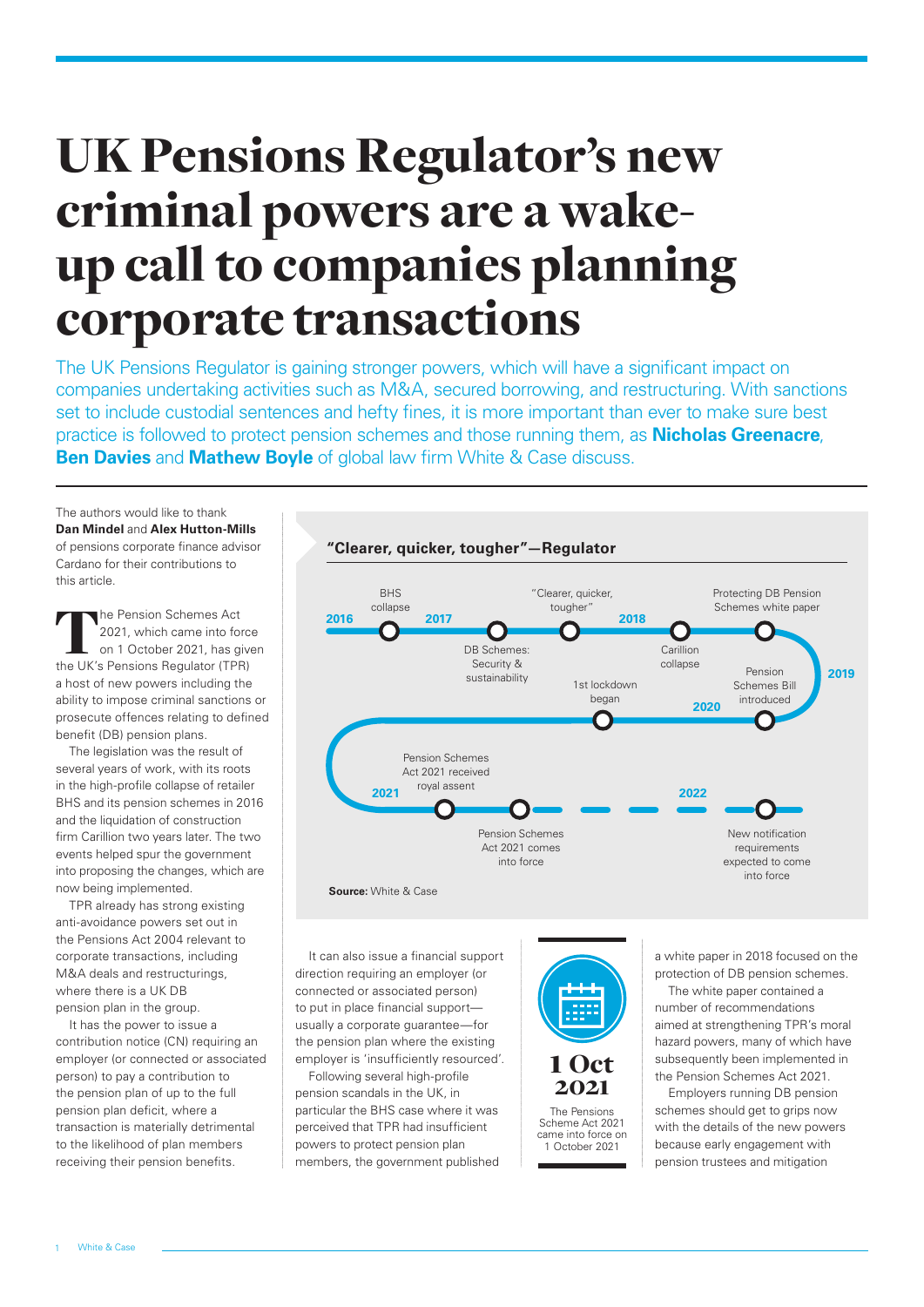in advance will benefit both the business and the scheme.

The use of a bespoke mitigation solution will be helpful—for example, seeking specialist investment advice or documenting an agreement with trustees to plan for the scheme's ultimate wind-up. These types of solutions will reduce regulatory risk for the company.

#### **New criminal sanctions**

The most eye-catching change in the new legislation is the introduction of criminal offences relating to antiavoidance activity in relation to a DB pension plan. There are three new criminal offences.

The first offence is engaging in an act intended to prevent the recovery of, compromise or reduce a statutory section 75 debt due to a DB pension plan.

This offence is subject to the additional requirement that the person must also have known or ought to have known the act would have that effect; or not have had a reasonable excuse for engaging in the act.

The second offence is engaging in an act that detrimentally affects the likelihood of accrued pension scheme benefits being received. As with the first offence, those accused must have been aware the act would have that effect, or not have had a reasonable excuse for engaging in the act.

Anyone guilty of these new offences is liable to a fine of up to £1million, a prison term of up to seven years, or both.

Thirdly, a failure to comply with a CN from TPR will also be a criminal offence for the first time.

The potentially wide application of the new criminal powers to 'any person' is noteworthy. This contrasts with TPR's existing antiavoidance powers which apply only to employers in DB schemes and connected companies or directors.

During the act's passage through parliament, this aspect was controversial and received some criticism from industry bodies and in the House of Lords. In theory, it means that banks, purchasers, investors, professional advisers

#### **Evolution in TPR covenant ratings over time, by tranche**

Large proportion of schemes is Tending to Weak, and at greater risk of regulatory scrutiny. Grouped in three-year periods—each scheme is only assessed every three years, and each grouping represents the same schemes.





#### **Potential bespoke mitigation solutions**



In light of the changing regulatory landscape, a tailored solution is likely to be required to facilitate desired corporate activity.

The most eye-catching change in the new legislation is the introduction of criminal offences relating to antiavoidance activity in relation to a DB pension plan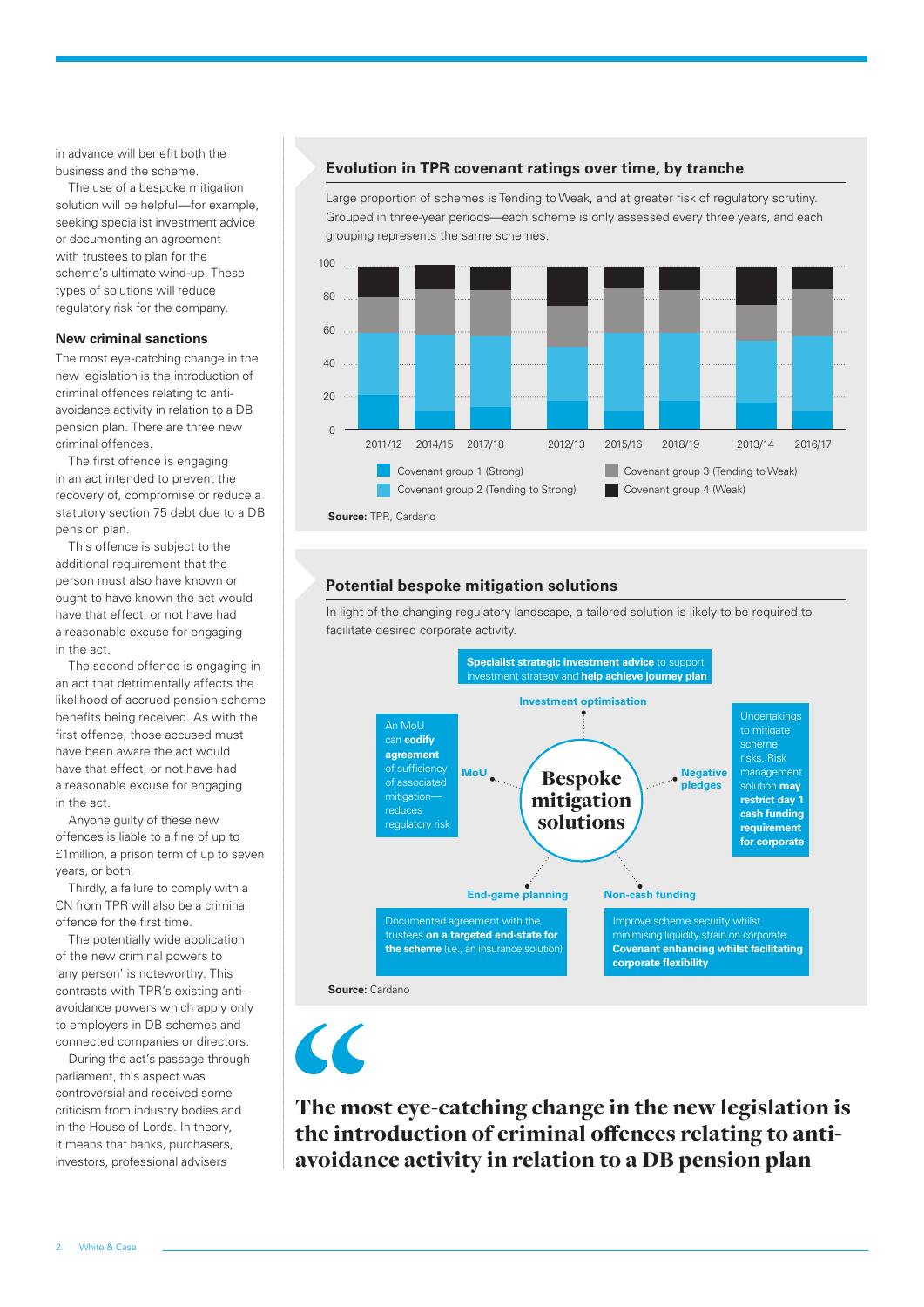$\overline{\mathcal{L}}$ 

# International companies need to be particularly aware of the changes, as they put the UK on a different course to much of the world

and pension scheme trustees will potentially be subject to the new powers where a transaction is detrimental to a pension scheme.

It should be noted that actions by insolvency practitioners acting in accordance with that role are excluded from the scope of these offences.

While there is inevitably significant uncertainty at this stage as to how TPR will exercise its new criminal powers, it is generally expected that these will only be relevant to the most serious breaches. This has been confirmed by TPR's guidance on how it intends to exercise the powers. The regulator said the offences are not intended to affect normal commercial activity, and that it will prosecute 'the most serious examples of intended or reckless conduct that were already within the scope of our contribution notice power'.

#### **Stronger CN powers**

TPR's existing power to impose a CN on employers, their directors and connected companies has been extended by the introduction of two new and potentially quite wide and discretionary grounds for the issue of a CN.

These new grounds are TPR believing that:

- $\Box$  An act would have materially reduced the amount that could be recovered by the pension scheme had the employer become insolvent (as estimated by TPR); or
- $\Box$  The act would have reduced the value of the employer's resources and that reduction was material.

Dan Mindel, managing director of pensions corporate finance advisor Cardano, points out that the new employer insolvency test focuses on the role of the pension scheme as an often-material creditor of the sponsor. 'Assessing likely insolvency

outcomes and how they are impacted by corporate events can be complicated and require robust insolvency outcome analysis', Mindel adds.

In line with the existing statutory defence to a CN, the defence to a CN being issued on these grounds is that the person has given due consideration to the potential breach of the law and has taken all reasonable steps to eliminate or minimise the potential for their act to have this effect.

In the past, typical approaches to mitigating the detriment caused have involved making additional cash contributions to the pension scheme. However, as some schemes become better funded, non-cash options such as security or guarantees, or contingent funding arrangements, have become more popular.

'The diverging positions of UK schemes have led to a greater focus on tailored approaches to providing mitigation. Side agreements on



A failure to notify TPR and to provide a supporting statement could lead to a fine of up to £1 million

future funding targets and investment strategies are increasingly common to help schemes reach their end game in a cost-effective manner', says Cardano managing director and partner Alex Hutton-Mills.

A key element of preparing for the new powers will be early engagement with pension trustees around the impact of the transaction on the scheme, and taking suitable steps to ensure that the statutory defence is available in the event of a future challenge from TPR.

#### **New notification requirements**

Another important provision in the act, which is expected to come into force in early 2022, is a new requirement for planners of certain corporate transactions to provide TPR and the pension trustees with a written accompanying statement. This will have to include information about the transaction, and how any detriment caused to the pension scheme by the transaction is to be mitigated.

According to the latest draft regulations published by the government, the events triggering this requirement are expected to be:

- $\Box$  The intended relinquishing of control of a scheme employer by a controlling company;
- $\Box$  The intended sale by a scheme employer of more than 25 per cent of its business or assets; and



#### **Number of inward UK M&A deals by quarter**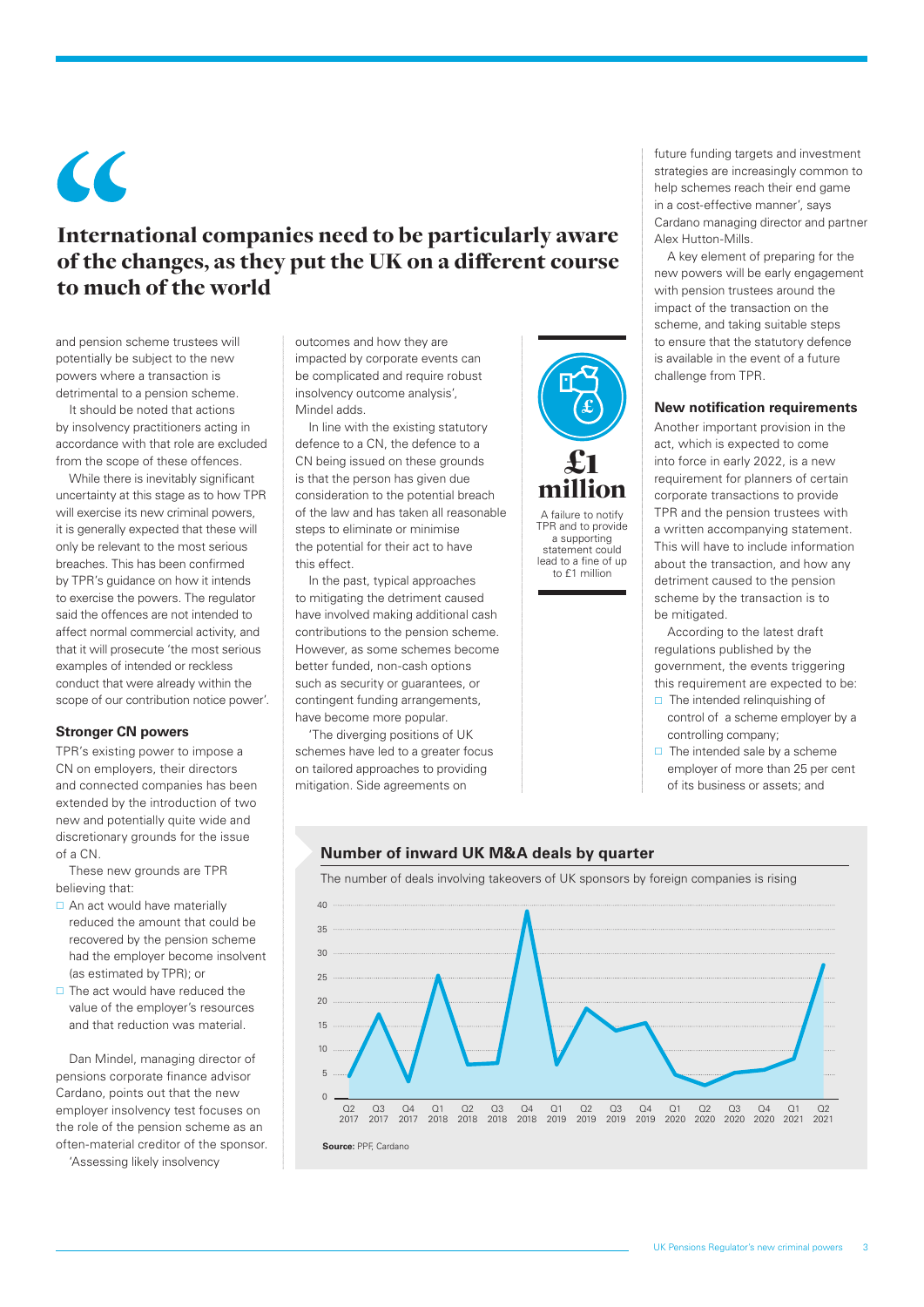$\Box$  The intended granting by a scheme employer of security comprising more than 25 per cent of its consolidated revenue or gross assets in priority to debt due to the pension scheme

This new requirement is likely to apply to a wide range of corporate transactions and will have to be factored in by companies at an early stage in their transaction planning.

Hutton-Mills warns that these proposed notification requirements will, if approved, lead to compression of the deal timeframe, particularly for public takeovers.

'Spotting the scheme early, taking advice and engaging quickly with trustees and TPR is a must to keep a deal on track', he adds.

A failure to notify these events and to provide a supporting statement could lead to a fine of up to £1 million under TPR's new powers.

#### **The impact on restructuring**

Many of the legislative changes introduced are a result of several recent high-profile corporate insolvencies, including that of BHS, which have left pension schemes underfunded and seen pensioners lose out on some of their benefits. BHS was sold by Philip Green in 2015 to Dominic Chappell for only £1 and when it collapsed a year later, there was a pension scheme deficit of £570 million.

TPR's investigation into the collapse concluded that Green had sold the business to avoid liability for the pension schemes if the retailer became insolvent.

The case once again highlighted the vulnerability of pension schemes established within a financially distressed business.

Issues relating to pension schemes are often perceived to be low down the list of priorities when a business is being restructured, but TPR's new powers should be a reminder to employers to factor pensions aspects into the deal early on and to actively engage with the pension trustees, TPR, or both.

Cardano's Mindel says the heightened risks around pension schemes in restructurings should

#### **Liabilities of schemes in PPF assessment**



The size of distressed pensions liabilities being assessed for PPF entry was already on

**Source:** PPF, Cardano

£570 million The collapse of BHS left a pension scheme deficit of

£570 million

 $\overline{\mathcal{L}}$ 

be something that principals and advisers are on alert for.

'Engagement with TPR and the Pension Protection Fund ahead of a process is crucial to stay out of their cross-hairs', he notes. 'Failing to do so could well attract scrutiny and lead to implications arising out of the new sanctions once the dust has settled'.

#### **A wake-up call**

TPR may seek to use its new powers in the early days as a deterrent to others, and this is another reason for employers to engage early both with pension trustees and TPR on relevant transactions.

Indeed, engagement with pension trustees remains of paramount importance—there are always actions which pension trustees could take that could have more immediate impact on the employer than TPR's new powers.

International companies need to be particularly aware of the changes, as they put the UK on a different course to much of the world.

Ultimately, TPR's criminal powers are not designed to stop corporate activity from taking place. But they should encourage more forethought and early mitigation of events that could otherwise have a negative impact on DB schemes.

A key element of preparing for the new powers will be early engagement with pension trustees around the impact of the transaction on the scheme, and taking suitable steps to ensure that the statutory defence is available in the event of a future challenge from TPR